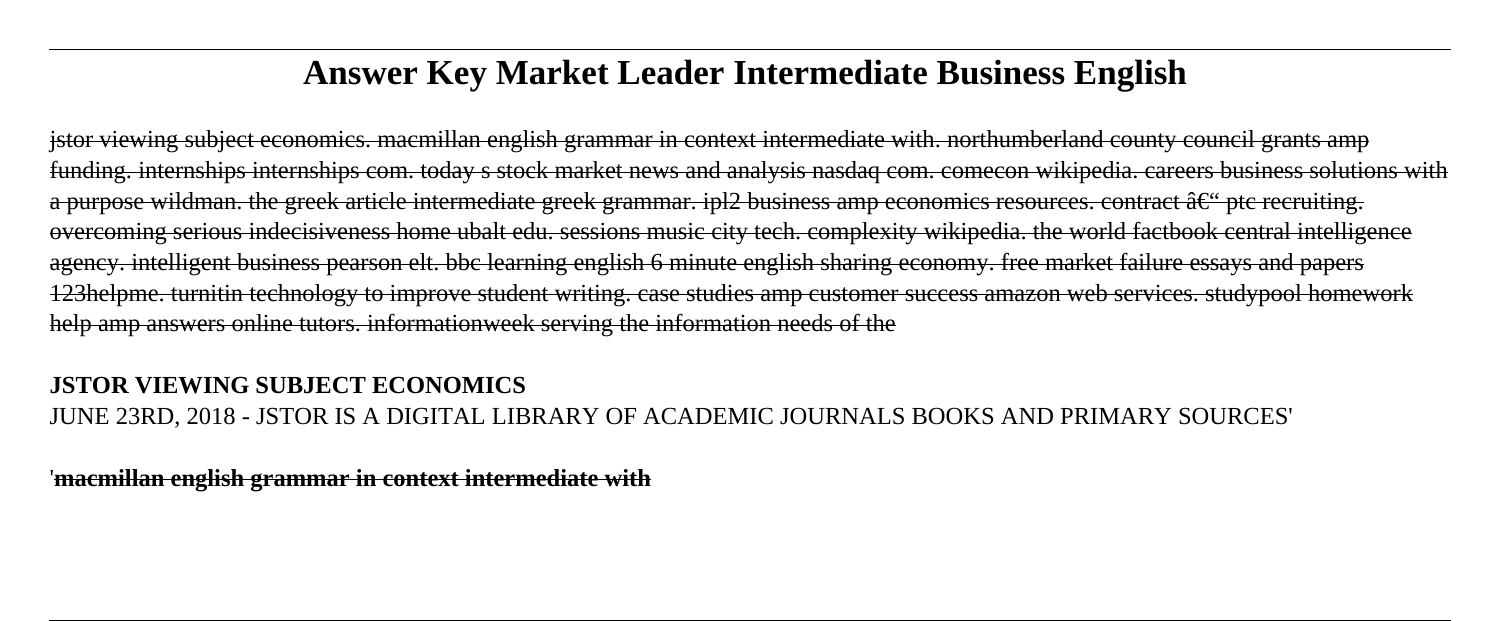## june 24th, 2018 - baixe gr $\tilde{A}$ ;tis o arquivo macmillan english grammar in context intermediate with key macmillan 2007 vince pdf enviado por roberto no curso de fÃsica na ufam''**Northumberland County Council Grants amp funding June 22nd, 2018 - Grants amp funding Here you will find information on grants and funding for individuals organisations and businesses in Northumberland**''**INTERNSHIPS INTERNSHIPS COM**

JUNE 23RD, 2018 - FIND INTERNSHIPS TO START YOUR CAREER STUDENTS CAN FIND INTERNSHIPS OPPORTUNITIES IN THE WORLD S LARGEST INTERNSHIP MARKETPLACE'

#### '**Today s Stock Market News and Analysis Nasdaq com**

June 23rd, 2018 - Get the latest news and analysis in the stock market today including national and world stock market news business news financial news and more''**COMECON WIKIPEDIA JUNE 23RD, 2018 - THE COUNCIL FOR MUTUAL ECONOMIC ASSISTANCE RUSSIAN Đ;Đ¾Đ2еÌ•Ñ, Đ-E**<sup>o</sup>Đ¾Đ½Đ¾Đ¼Đ Ì•Ñ‡ĐµÑ•ĐºĐ¾Đ<sup>1</sup> Đ'Đ·ĐºĐ Đ¼Đ¾Đ¿Đ¾Ì•Đ¼Đ¾Ñ‰Đ TR SOVéT EKONOMÃCHESKOY VZAIMOPÃ<sup>3</sup>MOSHCHI RUSSIAN Đ<sub>I</sub>ĐĐ' TR SEV ENGLISH ABBREVIATION COMECON CMEA OR CAME WAS AN **ECONOMIC ORGANIZATION FROM 1949 TO 1991 UNDER THE LEADERSHIP OF THE SOVIET UNION THAT COMPRISED THE**''**Careers Business solutions with a purpose Wildman**

June 23rd, 2018 - Wildman Business group provides corporate apparel and promotional items uniform mat and linen rental first aid and safety restroom paper products and more to northern Indiana and

beyond''*The Greek Article Intermediate Greek Grammar*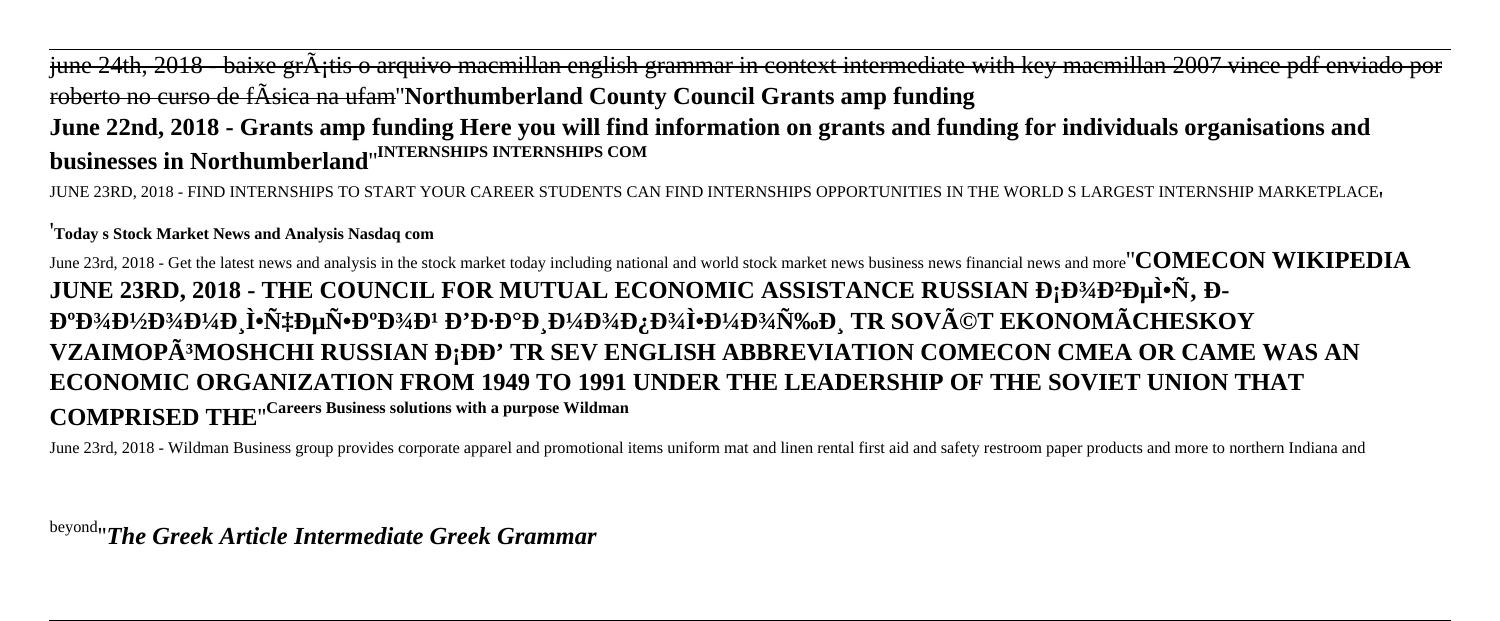*June 23rd, 2018 - Biblical koine Greek Reference Grammatical functions Colwell s Rule TSKS constructions the Granville Sharp rule and other information related to the Greek article*'

### '**IPL2 Business Amp Economics Resources**

June 22nd, 2018 - 6607 Business And Economics 6606 Accounting 7209 Agriculture 6608 Banking 6609 Business Administration And Management 7612 Business And Economics Blogs 6653 Business And Economics News 6613 Business Directories 6614 Commerce And Trade 6615 Consumer Issues And Services 6616 E Commerce 6617 Economics 6618 Employment 7252 Entrepreneurship 6620' '**CONTRACT – PTC RECRUITING JUNE 24TH, 2018 - ROLE DESCRIPTION CONTROLLER INVESTMENT PERMANENT UP TO 90K TORONTO 20188275 THE TASK… REPORTING TO THE CFO YOU WILL BE RESPONSIBLE FOR OVERSEEING THE DAY TO DAY ACCOUNTING MANAGING A SMALL TEAM AND PROVIDING KEY FINANCIAL INPUT TO DRIVE THE BUSINESS**''**overcoming serious indecisiveness home ubalt edu**

june 24th, 2018 - decisions are the heart of success and at times there are critical moments when they can be difficult perplexing and nerve racking this side provides useful and practical guidance for making

efficient and effective decisions in both public and private life'

'**Sessions Music City Tech**

June 24th, 2018 - Intermediate Rob Richardson Docker Hands On Docker is carefully tucked between virtualization continuous deployment and pure awesome Bring your Windows 10 Anniversary Update or Mac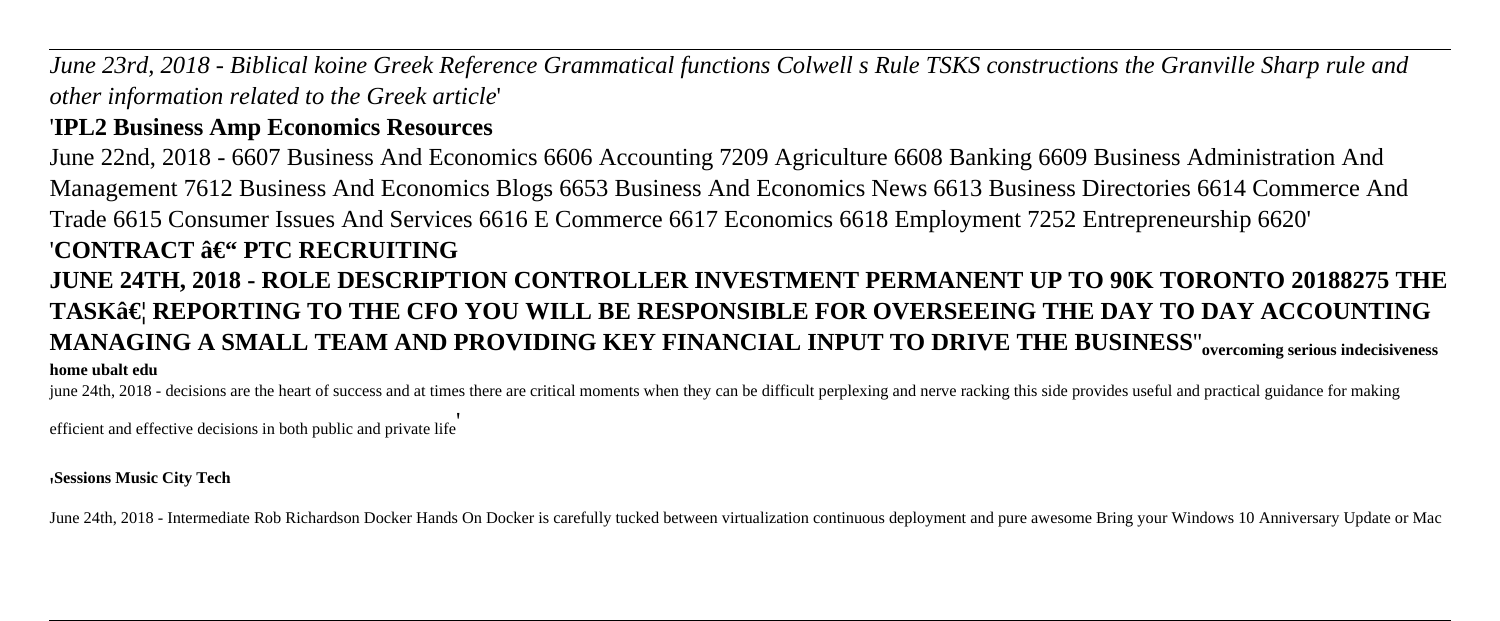#### '*complexity wikipedia*

*june 24th, 2018 - complexity characterises the behaviour of a system or model whose components interact in multiple ways and follow local rules meaning there is no reasonable higher instruction to define the various possible interactions*' '*THE WORLD FACTBOOK CENTRAL INTELLIGENCE AGENCY JUNE 20TH, 2018 - CONTACT INFORMATION SUBMIT QUESTIONS OR COMMENTS ONLINE BY POSTAL MAIL CENTRAL INTELLIGENCE AGENCY OFFICE OF PUBLIC AFFAIRS WASHINGTON D C 20505*''**Intelligent Business Pearson ELT** June 23rd, 2018 - Intelligent Business makes the world of business accessible to English language students whatever their level or business experience Tailor Intelligent Business to provide the ideal course for your students with different books for students with business experience and for those without'

#### '**BBC Learning English 6 Minute English Sharing Economy**

November 27th, 2014 - Bored You Re Not Alone Rob And Finn Discuss How To Deal With Boredom And Teach Some Related Vocabulary We Promise You Won T Be Bored''*free market failure*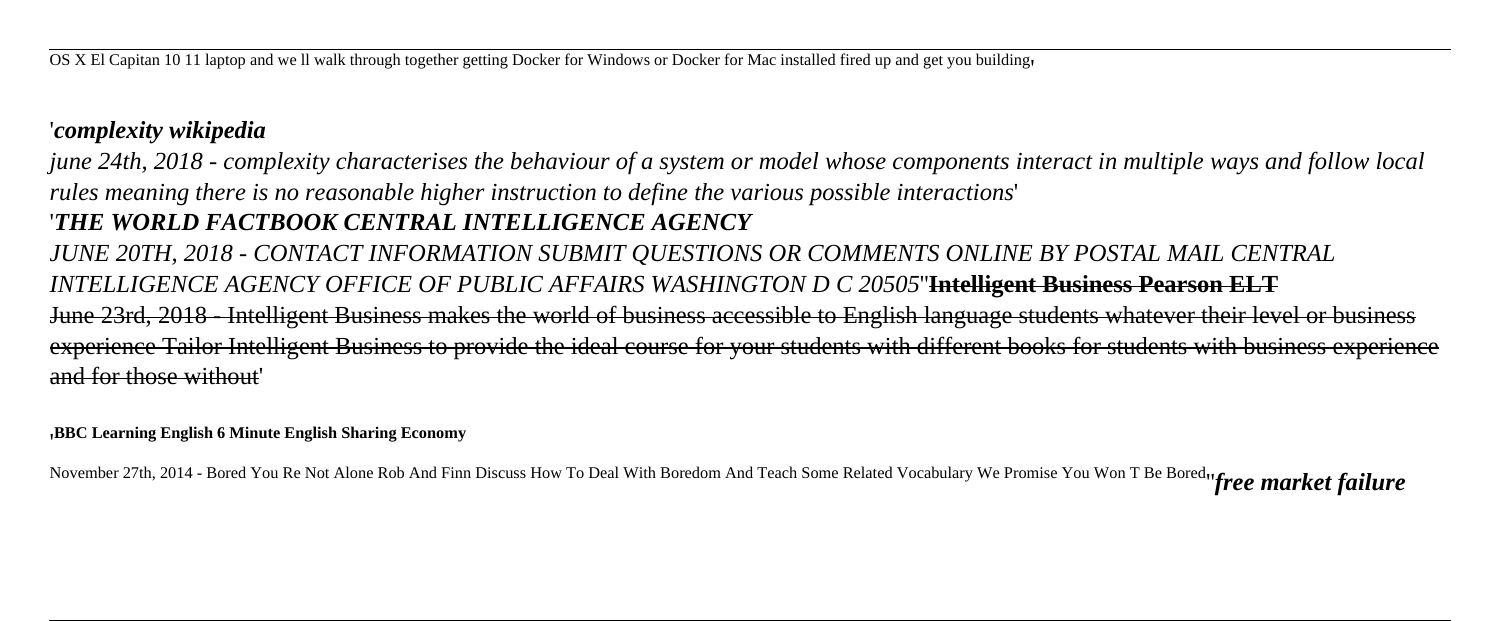*essays and papers 123helpme*

*june 23rd, 2018 - free market failure papers essays and research papers*''*TURNITIN TECHNOLOGY TO IMPROVE STUDENT WRITING*

*JUNE 22ND, 2018 - TURNITIN CREATES TOOLS FOR K 12 AND HIGHER EDUCATION THAT IMPROVE WRITING AND PREVENT PLAGIARISM TURNITIN'S FORMATIVE FEEDBACK AND ORIGINALITY CHECKING SERVICES PROMOTE CRITICAL THINKING ENSURE ACADEMIC INTEGRITY AND HELP STUDENTS BECOME BETTER WRITERS*' '*CASE STUDIES AMP CUSTOMER SUCCESS AMAZON WEB SERVICES JUNE 22ND, 2018 - APN PARTNER SOLUTIONS FIND VALIDATED PARTNER SOLUTIONS THAT RUN ON OR INTEGRATE WITH AWS BY KEY VERTICAL AND SOLUTION AREAS*''**Studypool Homework Help Amp Answers Online Tutors**

June 24th, 2018 - Homework Help Post Homework Questions Assignments Amp Papers Get Answers From Premium Tutors 24 7'

#### '**informationweek serving the information needs of the**

june 24th, 2018 - informationweek com news analysis commentary and research for business technology professionals'